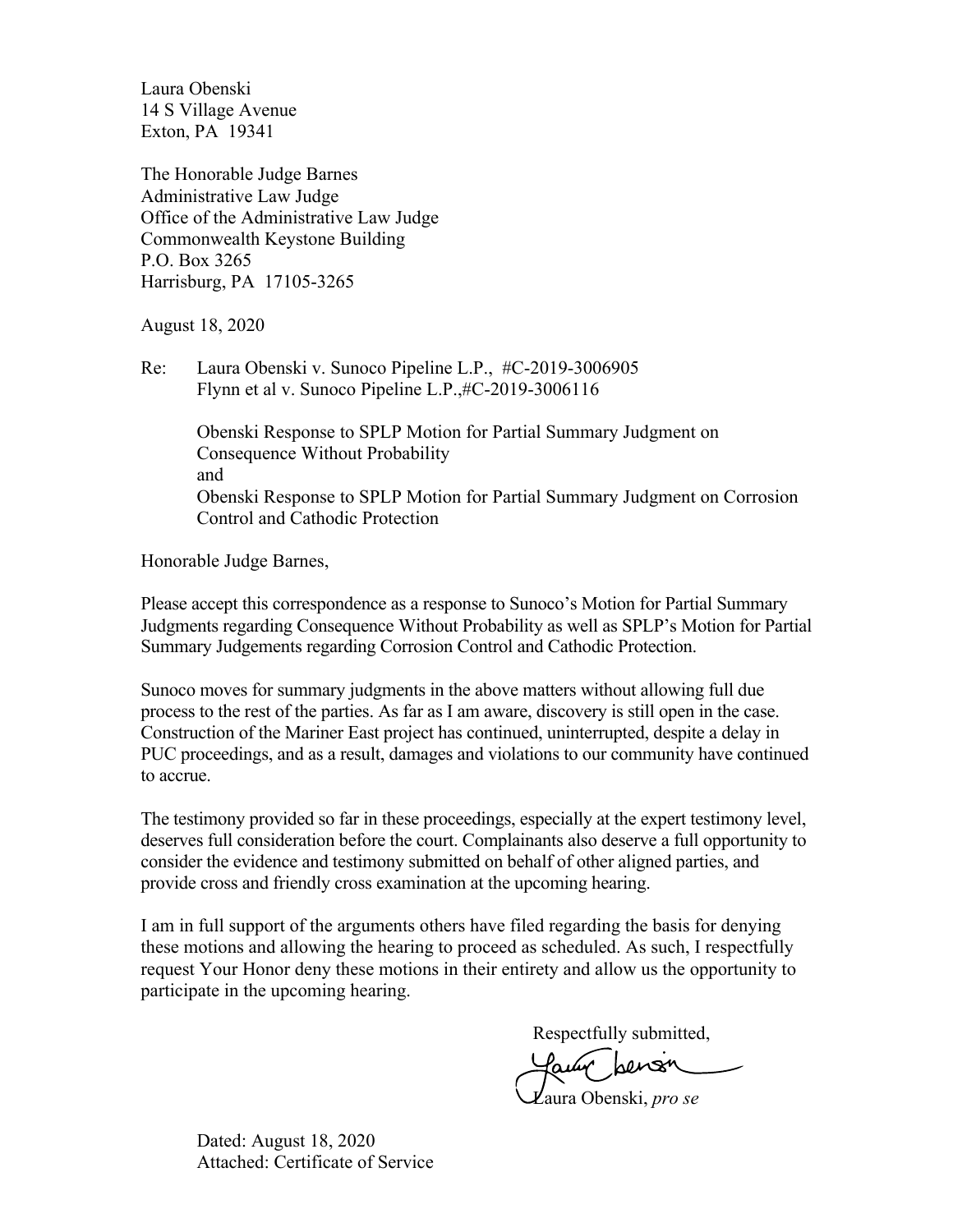## **CERTIFICATE OF SERVICE**

I hereby certify that I have this day served a true copy of the foregoing document upon the parties, listed below, in accordance with the requirements of 1.54 (relating to service by a party).

> Respectfully, uly pensin Laura Obenski, pro se

August 18, 2020

Via electronic Service:

Thomas J. Sniscak, Esquire Kevin J. McKeon, Esquire Whitney E. Snyder, Esquire Hawke, McKeon & Sniscak LLP 100 North Tenth Street Harrisburg, PA 17101 tjsniscak@hmslegal.com kjmckeon@hmslegal.com wesnyder@hmslegal.com

Michael P. Pierce, Esquire Pierce & Hughes 17 Veterans Square Media, PA 19063 mppierce@pierceandhughes.com

James C. Dalton, Esquire Unruh, Turner, Burke & Frees P.O. Box 515 West Chester, PA 19381-0516 jdalton@utbf.com

Joseph Otis Minott, Esquire Alexander G. Bomstein, Esquire Ernest Logan Welde, Esquire Kathryn Urbanowicz, Esquire Clean Air Council 135 South 19th St, Suite 300 Philadelphia, PA 19103 Joe\_Minott@cleanair.org abomstein@cleanair.org lwelde@cleanair.org kurbanowicz@cleanair.org

Robert Fox, Esquire Neil Witkes, Esquire Diana A. Silva, Esquire Manko, Gold, Katcher & Fox 401 City Avenue, Suite 901 Bala Cynwyd, PA 19004 rfox@mankogold.com nwitkes@mankogold.com dsilva@mankogold.com

Michael S. Bomstein, Esquire Pinnola & Bomstein Suite 2126 Land Title Building 100 South Broad Street Philadelphia, PA 19110 mbomstein@gmail.com

Rich Raiders, Esquire Raiders Law 321 East Main Street Annville, PA 17003 rich@raiderslaw.com

James J. Byrne, Esquire McNichol, Byrne & Matlawski 1223 North Providence Road Media, PA 19063 jjbyrne@mbmlawoffice.com

Erin McDowell, Esquire 3000 Town Center Blvd Canonsburg, PA 15317 emcdowell@rangeresources.com

Guy Donatelli, Esquire Vincent M. Pompo, Esquire Lamb McErlane PC 24 East Market Street West Chester, PA 19382-0565 gdonatelli@lambmcerlane.com vpompo@lambmcerlane.com abaumler@lambmcerlane.com

Anthony D. Kanagy, Esquire Garrett P. Lent, Esquire Post & Schell PC 17 North Second St 12th Floor Harrisburg, PA 17101-1601 a akanagy@postschell.com glent@postschell.com

James R. Flandreau, Esquire Paul, Flandreau & Berger, LLP 320 West Front Street Media, PA 19063 jflandreau@pfblaw.com

Leah Rotenberg, Esquire Mays Connrad & Rotenberg 1235 Penn Avenue, Suite 202 Wyomissing, PA 19610 rotenberg@mcr-attorneys.com